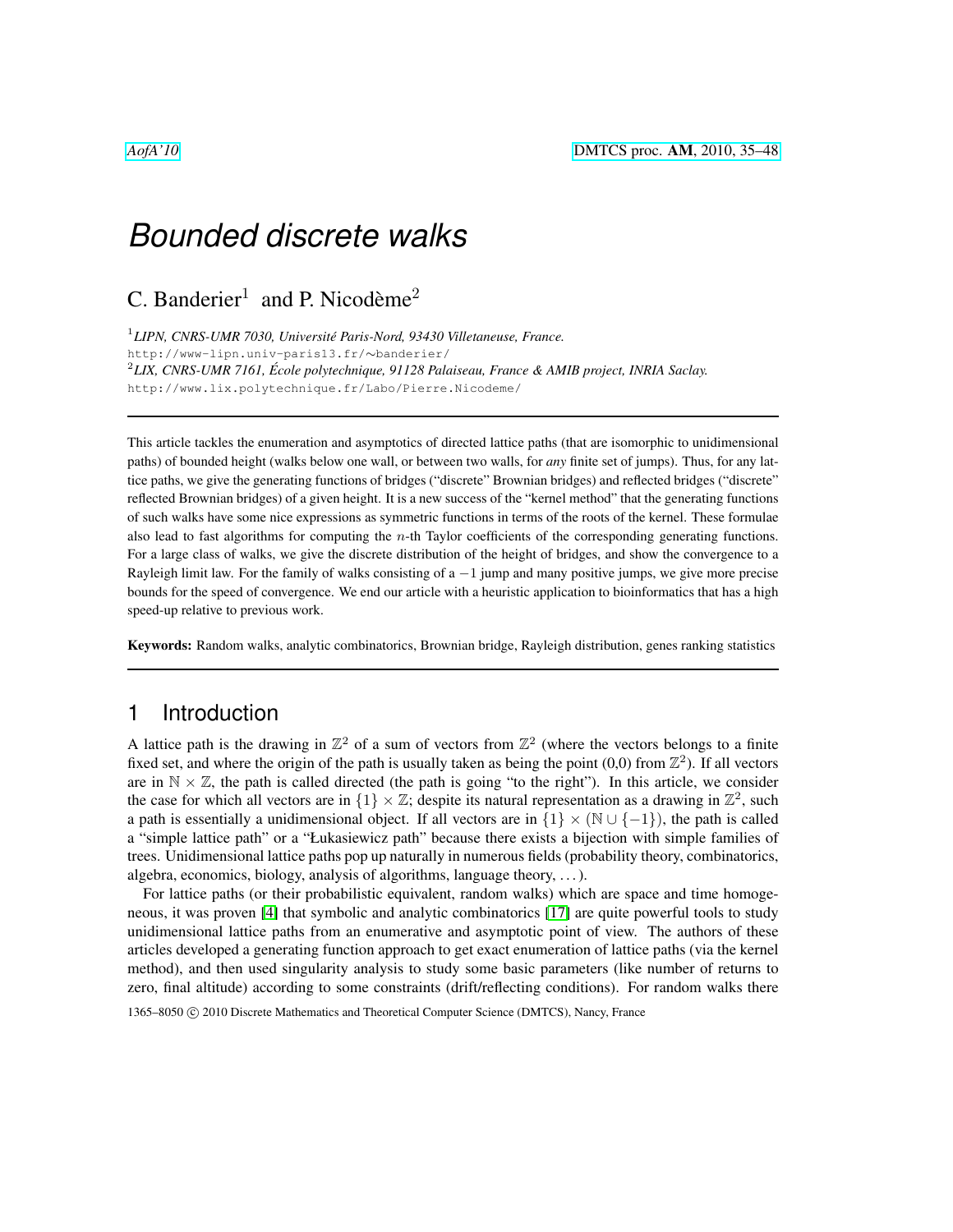are numerous works using an approach with a flavour of "generating function" and "analysis of singularity", either with probabilistic or combinatorial methods, e.g. for interaction of random walks, for random walks on groups or for stationary distributions of 2-dimensional models in queueing theory.

In our simpler model of unidimensional lattice paths, for simple parameters which are in one sense "exactly solvable", one can expect more than for the above difficult problems: not only can one get here critical exponents, but also we get fast computation schemes, for exact enumeration and for full asymptotics (to any order). It is then natural to ask what can be obtained for less trivial parameters, like the area under the walks or the height of the walk. The area was investigated in another article [\[6\]](#page-12-1), and we concentrate here on the height. The height has already been investigated in combinatorics, mainly for Dyck paths (walks having just  $+1$  or  $-1$  jumps) which have a nice relationship with continued fractions and Chebyshev polynomials.

In our approach, one of the key tricks to solve the model for any set of jumps is the so-called "kernel method", which is a way of solving a functional equation of the type  $K(z, u)F(z, u) = A(z, u) +$  $B(z, u)G(z)$  where F and G are the unknowns one wishes to determine. The kernel method consists in getting additional equations by plugging the roots  $u(z)$  of the "kernel"  $K(z, u)$  in the initial equation, which in general is enough to solve the system. The kernel method shares the spirit of the "quadratic method" of Tutte and Brown (for enumeration of maps). In combinatorics, only the simplest case of the kernel method (namely, when there is only one root) was used for 30 years, see Knuth [\[22\]](#page-13-1) for sorting with stacks, Chung et al. [\[11\]](#page-13-2) for a pebbling game, or [\[25\]](#page-13-3) for generation of binary trees. During the same time period, and independently, difficult 2-dimensional generalisations of this method were well studied in queueing theory; the classification of the different cases for the nearest neighbour walks in  $\mathbb{N}^2$  was already quite a challenge, see the book [\[15\]](#page-13-4) or [\[24\]](#page-13-5). This last decade, there has been a revival in combinatorics for functional equations, and the full power of the kernel method was better put into evidence, both for enumeration and for asymptotics. Solving equations is not the only miracle that the kernel method offers, it also gives compact formulae [\[9,](#page-12-2) [1,](#page-12-3) [3\]](#page-12-4), offers some nice interactions with computer algebra (see the recent solution of Gessel's conjecture [\[20,](#page-13-6) [7\]](#page-12-5)), and gives access to asymptotics [\[4,](#page-12-0) [2,](#page-12-6) [26\]](#page-13-7). Our article thus adds a new stone to the "kernel method" edifice, and gives more results on enumeration and asymptotics for the height of directed lattice paths, while other approaches (like e.g. transfer matrices or probability theory) would be either of much higher complexity, or would not give access to exact enumeration or to higher order asymptotics.

# <span id="page-1-0"></span>2 Preliminaries and previous results

As stated previously, we consider in this article directed walks with jumps in  $\{1\} \times \mathbb{J}$  where  $\mathbb{J}$  is any finite subset of  $\mathbb Z$ . In this context, the altitude of the walk at time n is the sum of n increments taken in  $\mathbb J$ . Our main tool is the generating function  $F(z, u) = \sum_{k=0}^{\infty} F_k(z)u^k$ , where  $F_k(z)$  is the generating function the *n*-th coefficient of which is the number of walks of length *n* ending at altitude k. To each walk, we associate a Laurent polynomial which encodes all the possible jumps  $P(u) := \sum_{i=-c}^{d} p_i u^i$  (where c is the size of the largest backward jump and  $d$  is the size of the largest upward jump, and where the  $p_i$ 's are some "weights", "multiplicities", or "probabilities").

Figure [1](#page-2-0) shows four drawings (for four different constraints) of lattice paths with jumps in  $\mathbb{J}$  =  ${-2, -1, 0, 1, 2, 4}$ ; the associated Laurent polynomial is therefore  $P(u) = p_{-2}u^{-2} + p_{-1}u^{-1} + p_0 + p_1u^{-1}$  $p_1u + p_2u^2 + p_4u^4$ .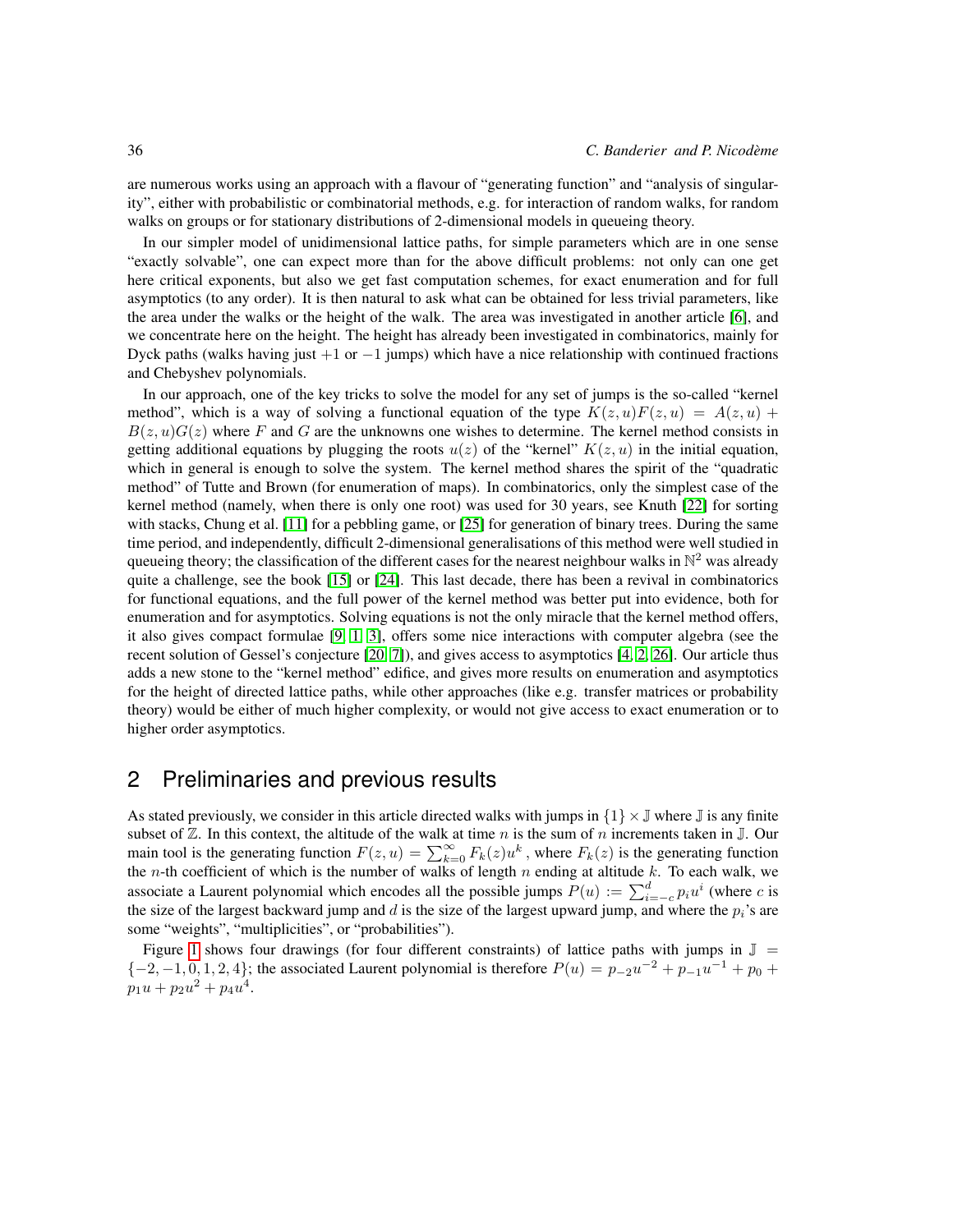

<span id="page-2-0"></span>Fig. 1: The four types of paths: walks, bridges, meanders, and excursions and the corresponding generating functions. The  $u_i$ 's are such that  $1 - zP(u_i(z)) = 0$ ; the constants  $\varepsilon_0$ ,  $\beta_0$ , and the  $\mu_0$ 's are algebraic numbers which are made explicit in [\[4\]](#page-12-0). In the rest of this article, we want to consider walks of bounded height (i.e., between one or two walls).

#### *2.1 Some asymptotics results for walks*

In [\[4\]](#page-12-0), Banderier and Flajolet showed that the kernel method was the key to get enumeration and asymptotics of directed lattice paths. The proofs rely on the following properties:

*Property 1.* There are c distinct roots  $u_1, \ldots, u_c$  of the "kernel"  $1 - zP(u) = 0$  which behave like  $z^{1/c}$ at  $z = 0$  (we call them "small roots"). The remaining d roots  $v_1, \ldots, v_d$  behave like  $z^{-1/d}$  at  $z = 0$  (we call them "large roots").

*Property 2.* A nice trick (the "kernel method") allows to write all the generating functions counting walks as functions of the  $u_i$ 's (and/or of the  $v_i$ 's).

*Property 3.* There is a unique positive real number  $\tau$  such that  $P'(\tau) = 0$ , and the radius of convergence of the generating functions is  $\rho := 1/P(\tau)$ .

*Property 4.* There is a dominant small root  $u_1(z)$  and a dominant large root  $v_1(z)$  such that for  $0 < |z| <$  $\rho$ , one has  $|u_i(z)| < u_1(|z|) < v_1(|z|) < |v_j(z)|$  for all non dominant roots  $u_i(z)$  and  $v_j(z)$ .

*Property 5.* The asymptotics are coming from the dominant roots  $u_1$  and  $v_1$ , which are singular at  $\rho$ , the product of the other roots is analytical at  $\rho$  and therefore, these other roots only affect the multiplicative constant. (Some easy modifications have to be made here if the walk is "periodic").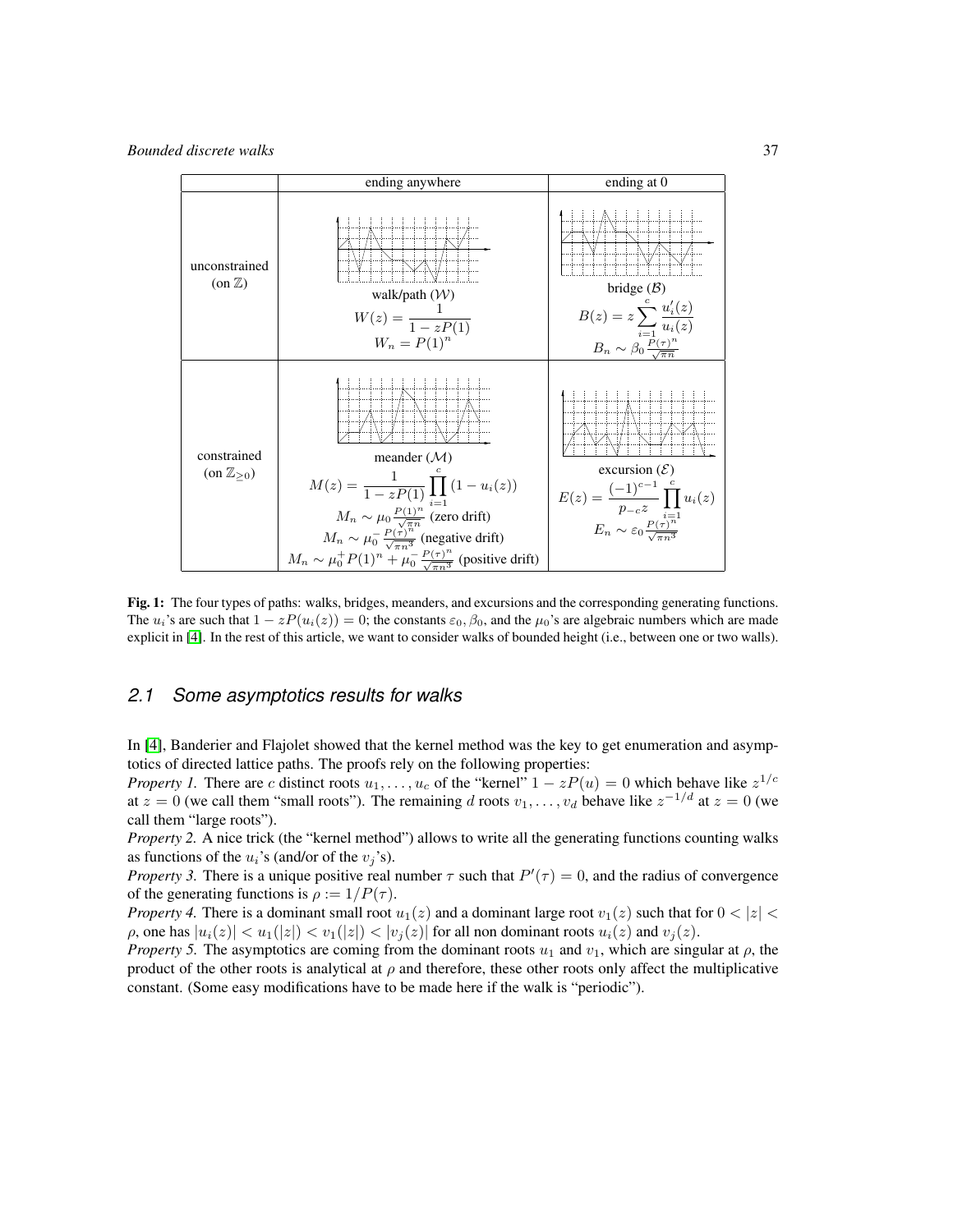*Property 6.* The roots  $u_1$  and  $v_1$  share a square root behaviour at  $z = \rho$ :

<span id="page-3-2"></span>
$$
u_1(z) \sim \tau + \sum_{i \ge 1} (-1)^i a_i (\rho - z)^{i/2} \qquad v_1(z) \sim \tau + \sum_{i \ge 1} a_i (\rho - z)^{i/2} \,. \tag{1}
$$

*Property 7.* The drift  $\delta := P'(1)$  of the walk plays a rôle for the asymptotics of meanders ( $\delta > 0$  when  $\tau > 1$ ;  $\delta = 0$  when  $\tau = 1$ ;  $\delta < 0$  when  $\tau < 1$ ).

### *2.2 Walks on* Z *ending at altitude* k

In the next section, we will use a part of Theorem 1 in [\[4\]](#page-12-0):

**Theorem 1** The generating function<sup>[\(i\)](#page-3-0)</sup>  $W_k(z) = [u^k] \frac{1}{1-z}$  $\frac{1}{1-zP(u)}$  of paths starting at 0 having no bound*ing constraints and ending at altitude* k *is*

$$
W_k(z) = z \sum_{j=1}^c \frac{u'_j(z)}{u_j(z)^{k+1}} \quad \text{(for } k < c\text{)} \quad \text{and} \quad W_k(z) = -z \sum_{j=1}^d \frac{v'_j(z)}{v_j(z)^{k+1}} \quad \text{(for } k > -d\text{)}, \tag{2}
$$

*where*  $u_1, \ldots, u_c$  *are the small roots and*  $v_1, \ldots, v_d$  *are the large roots.* 

# 3 Generating functions of bounded walks

This section is dedicated to finding the explicit generating functions of numerous variants of bounded lattice paths: below one wall, between two walls.

**Theorem 2** Walks of bounded height (i.e. in the strip  $[-\infty, +h]$ ) *The bivariate generating function of walks starting at 0, and remaining below the wall*  $y = h$  *is algebraic:* 

<span id="page-3-3"></span><span id="page-3-1"></span>
$$
F^{[-\infty,h]}(z,u) = \frac{1 - \sum_{i=1}^{d} \left(\frac{u}{v_i}\right)^{h+1} \prod_{1 \le j \le d, j \ne i} \frac{u - v_j}{v_i - v_j}}{1 - zP(u)}.
$$
 (3)

Proof: Using a step by step decomposition of the walks gives the following functional equation:

$$
F^{[-\infty,h]}(z,u) = 1 + zP(u)F^{[-\infty,h]}(z,u) - z\{u^{>h}\}P(u)F^{[-\infty,h]}(z,u) .
$$

This theorem is then a consequence of the kernel method applied to

$$
(1 - zP(u))F^{[-\infty,h]}(z, u) = 1 - z \sum_{k=0}^{d-1} r_{h-k}(u)u^{h-k}F_{h-k}^{[-\infty,h]}(z)
$$
  
where  $r_{h-k}(u) := \sum_{i=k+1}^{d} p_i u^i$ .

<span id="page-3-0"></span><sup>(</sup>i) Throughout this article, we use the notation  $[u^k]F(z, u)$  for the coefficient of  $u^k$  in  $F(z, u)$ , and  $\{u^k\}F(z, u)$  stands for the monomial in  $u^k$  of  $F(z, u)$ . We will write  $F_k(z)$  for  $[u^k]F(z, u)$ , and, for any interval  $[a, b]$ ,  $F^{[a, b]}$  will correspond to a generating function of walks restricted to this interval.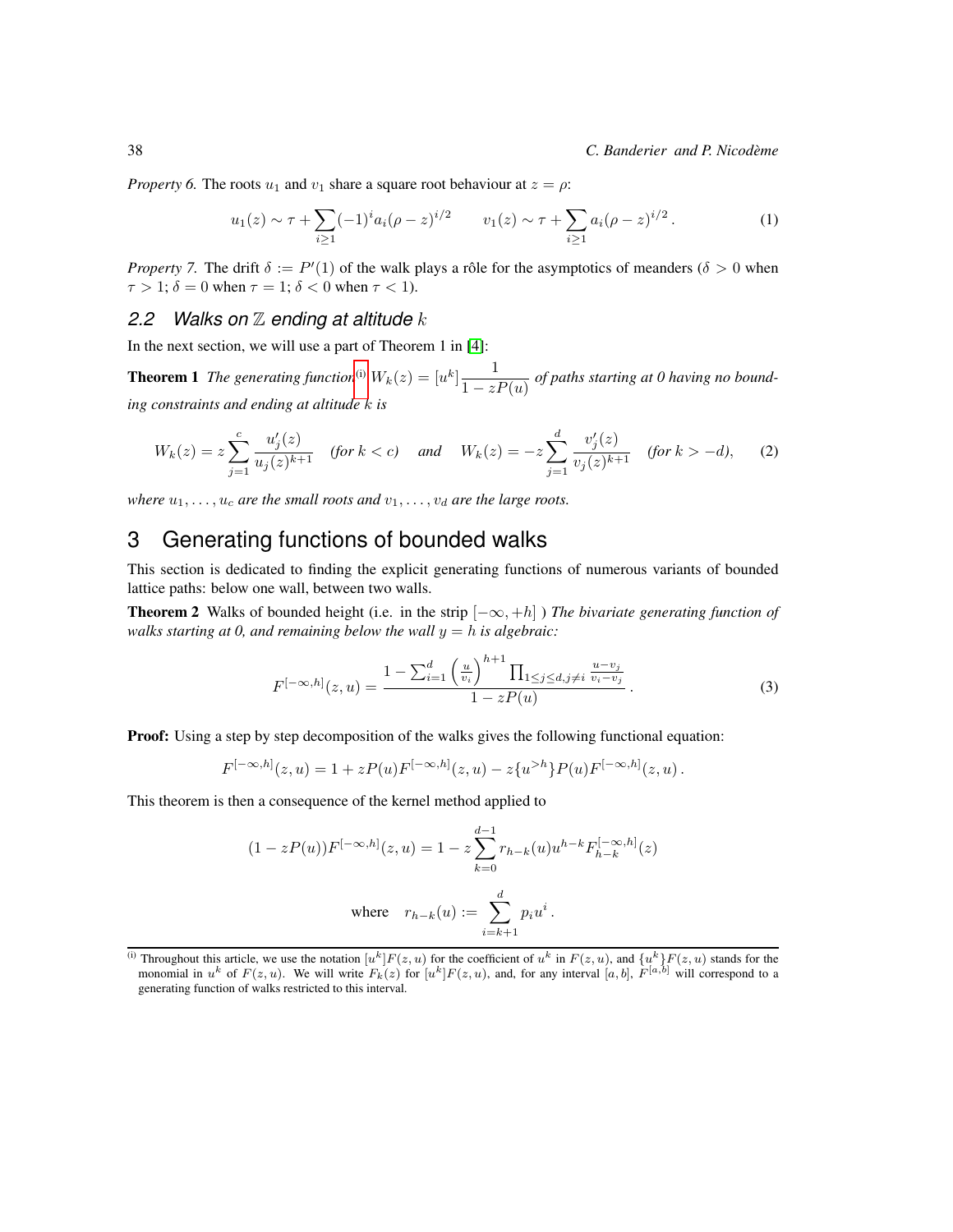This functional equation follows from the fact that a walk is either an empty walk, either it makes a new jump (i.e., we multiply by  $zP(u)$  and, since the walk is constrained to remain under altitude h, we remove all jumps which sent us above the border h; these are monomials in  $u^{h+1}, \ldots, u^{h+d}$ ); plugging the d large roots  $v_i$  in this equation (this is a legitimate operation as the  $v_i$  behaves like  $z^{-1/d}$  and as  $F^{[-\infty,h]}$  is a Laurent power series in  $1/u$ ) leads to a linear system of d equations with d unknowns. Solving it with the Cramer formula provides expressions involving Vandermonde-like determinants

<span id="page-4-3"></span>
$$
\mathbb{V}_{i} = \prod_{r=1}^{d-1} \prod_{s=r+1}^{d} (v_r(z) - v_s(z)) \Big|_{v_i=u} , \qquad (4)
$$

or more precisely, quotients of the type  $\mathbb{V}_i/\mathbb{V}_0 = Q(u)/Q(v_i)$  where

$$
Q(u) = \prod_{2 \le j \le d} (u - v_j(z)) = \sum_{i=0}^{d-1} q_i(z) u^i.
$$
 (5)

Further simplifications lead to Theorem [2.](#page-3-1)

Theorem 3 *The generating function of walks of bounded height ending at altitude* k *is*

$$
[u^k]F^{[-\infty,h]}(z,u) = W_k(z) - \sum_{m=0}^{d-1} W_{k-h-1-m}(z) \sum_{i=1}^d \frac{(-1)^{m+d-1}}{v_i^{h+1}} \frac{e_{d-1-m}(v_1,\ldots,v_{i-1},v_{i+1},\ldots,v_d)}{\prod_{j=1,j\neq i}^d (v_i - v_j)}
$$

*where the*  $e_i$ *'s are elementary symmetric functions defined by Equation* [7](#page-4-0) *and the functions*  $W_k(z)$  *are defined in Theorem [1.](#page-3-2)*

**Proof:** Extracting the coefficient of  $u^k$  in Equation [\(3\)](#page-3-3) of Theorem [2](#page-3-1) gives

$$
[u^{k}]F^{[-\infty,h]}(z,u) = [u^{k}] \frac{1}{1 - zP(u)} \left(1 - \sum_{i=1}^{d} \left(\frac{u}{v_{i}}\right)^{h+1} \prod_{j=1, j \neq i}^{d} \left(\frac{u - v_{j}}{v_{i} - v_{j}}\right)\right)
$$
  
=  $W_{k}(z) - [u^{k-h-1}] \frac{1}{1 - zP(u)} \sum_{i=1}^{d} \left(\left(\frac{1}{v_{i}}\right)^{h+1} \sum_{m=0}^{d-1} u^{m} \frac{[u^{m}] \prod_{j=1, j \neq i}^{d} (u - v_{j})}{\prod_{j=1, j \neq i}^{d} (v_{i} - v_{j})}\right).$  (6)

For any set of variables  $\mathcal{X}$ , let  $\mathcal{X}_m := \{$  subsets of size m of  $\mathcal{X}\}$ ; we then introduce the elementary symmetric function  $e_m$ :

<span id="page-4-1"></span><span id="page-4-0"></span>
$$
e_m(\mathcal{X}) := \sum_{X \in \mathcal{X}_m} \prod_{x \in X} x.
$$

E.g.,  $e_0 = 1$ ,  $e_2(v_1, v_3, v_4) = v_1v_3 + v_1v_4 + v_3v_4$ ,  $e_3(v_1, v_3, v_4) = v_1v_3v_4$ , etc. We thus have

$$
[um] \prod_{j=1,j\neq i}^{d} (u - v_j) = (-1)^{m+d-1} e_{d-1-m}(v_1, \dots, v_{i-1}, v_{i+1}, \dots, v_d).
$$
 (7)

<span id="page-4-2"></span>Using these  $e_i$ 's and inverting the two sums in Equation [\(6\)](#page-4-1) leads to the theorem. (Note that using Theo-rem [1](#page-3-2) allows to express all the functions  $W_k(z)$  in terms of the roots.)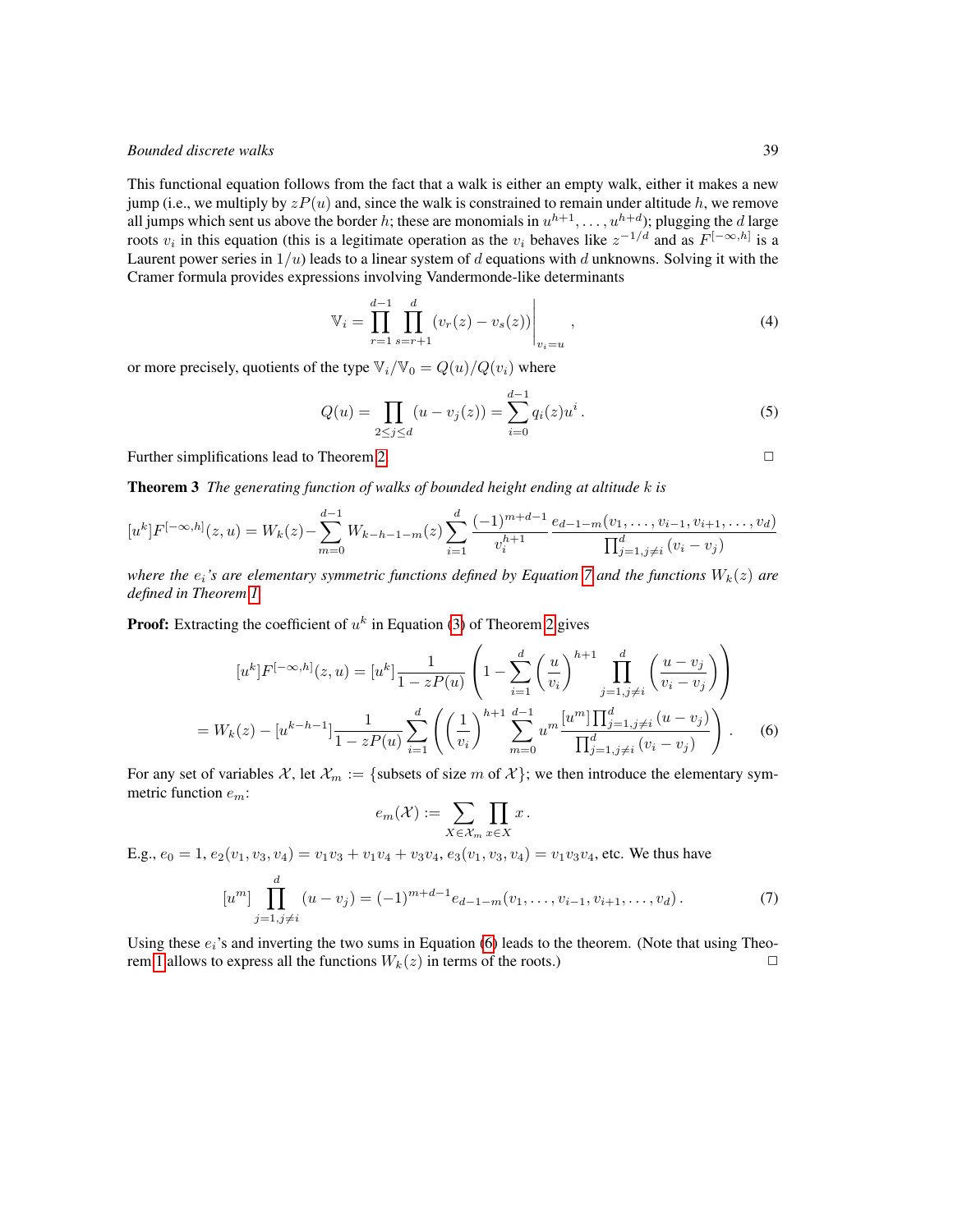**Theorem 4** Walks in a strip  $[-h_2, +h]$ . *The bivariate generating function of walks starting at 0, and remaining between the walls*  $y = -h_2$  *and*  $y = h$  *is rational:* 

$$
F^{[-h_2,h]}(z,u) = \frac{1 - z \sum_{k=0}^{c-1} r_{-h_2+k}(u)u^{-h_2+k}F_{-h_2+k}^{[-h_2,h]}(z) - z \sum_{k=0}^{d-1} r_{h-k}(u)u^{h-k}F_{h-k}^{[-h_2,h]}(z)}{1 - zP(u)}
$$

*with*

<span id="page-5-4"></span>
$$
F_{-h_2+k}^{[-h_2,h]}(z) = \frac{1}{p_d z} \frac{s_{\lambda'_k}}{s_{\lambda}} \quad \text{and} \quad F_{h-k}^{[-h_2,h]}(z) = \frac{1}{p_d z} \frac{s_{\lambda''_k}}{s_{\lambda}}
$$

*where the*  $s_{\lambda}$ *'s are defined in Equations [\(9](#page-5-0)[,10](#page-5-1)[,11,](#page-5-2)[12\)](#page-5-3) and where the*  $r_j$ *'s are defined in Equation [\(8\)](#page-5-4).* 

**Proof:** The polynomials  $r_k$  just encode the forbidden jumps when we are close to the walls:

$$
r_{h-k}(u) := \sum_{j=k+1}^{d} p_j u^j \quad \text{for } 0 \le k \le d-1 \text{ and } r_{-h_2+k}(u) := \sum_{j=k+1}^{c} p_{-j} u^{-j} \quad \text{for } 0 \le k \le c-1.
$$
\n(8)

We have therefore the following functional equation:

$$
F^{[-h_2,h]}(z,u) = 1 + zP(u)F^{[-h_2,h]}(z,u)
$$
  

$$
- z\sum_{k=0}^{d-1} r_{h-k}(u)u^{h-k}F^{[-h_2,h]}_{h-k}(z) - z\sum_{k=0}^{c-1} r_{-h_2+k}(u)u^{-h_2+k}F^{[-h_2,h]}_{-h_2+k}(z).
$$

Substituting u by the roots  $u_i$ 's and  $v_i$ 's in this equation (this is legitimate since F is here a Laurent polynomial in  $u$ , and not a Laurent series) leads to a system with  $c + d$  unknowns; the Cramer formula gives the solutions of the system in terms of more complicated Vandermonde-like determinants, for which we need here to introduce a few new notations. Let  $S_{c+d}$  be the group of permutations of  $c+d$  elements, and let  $|\sigma|$  be the signature of any permutation  $\sigma$ . For any integer partition  $\lambda = (\lambda_1, \dots, \lambda_{c+d})$  with  $c+d$ (possibly empty) parts, let the antisymmetric associated Schur function be (we note  $v_i = u_{i+c}$ ):

<span id="page-5-1"></span><span id="page-5-0"></span>
$$
s_{\lambda} := \sum_{\sigma \in \mathcal{S}_{c+d}} (-1)^{|\sigma|} \prod_{i=1}^{c+d} u_i^{\lambda_i}.
$$
 (9)

<span id="page-5-2"></span>In the Vandermonde-like determinants, after suitable multiplications to get polynomials instead of Laurent polynomials, the exponents of the  $u_i$ 's are:

$$
\lambda := (0, 1, \dots, c-1, h+h_2+c+1, \dots, h+h_2+c+d),
$$
\n<sup>(10)</sup>

$$
\lambda'_k := (0, 1, \dots, c-1, h_2 + c, h + h_2 + c + 1, \dots, h + h_2 + c + d) \setminus \{k\},\tag{11}
$$

<span id="page-5-3"></span>
$$
\lambda_k'' := (1, \dots, c-1, h_2+c, h+h_2+c+1, \dots, h+h_2+c+d) \setminus \{h+h_2+c+d-k\}. \tag{12}
$$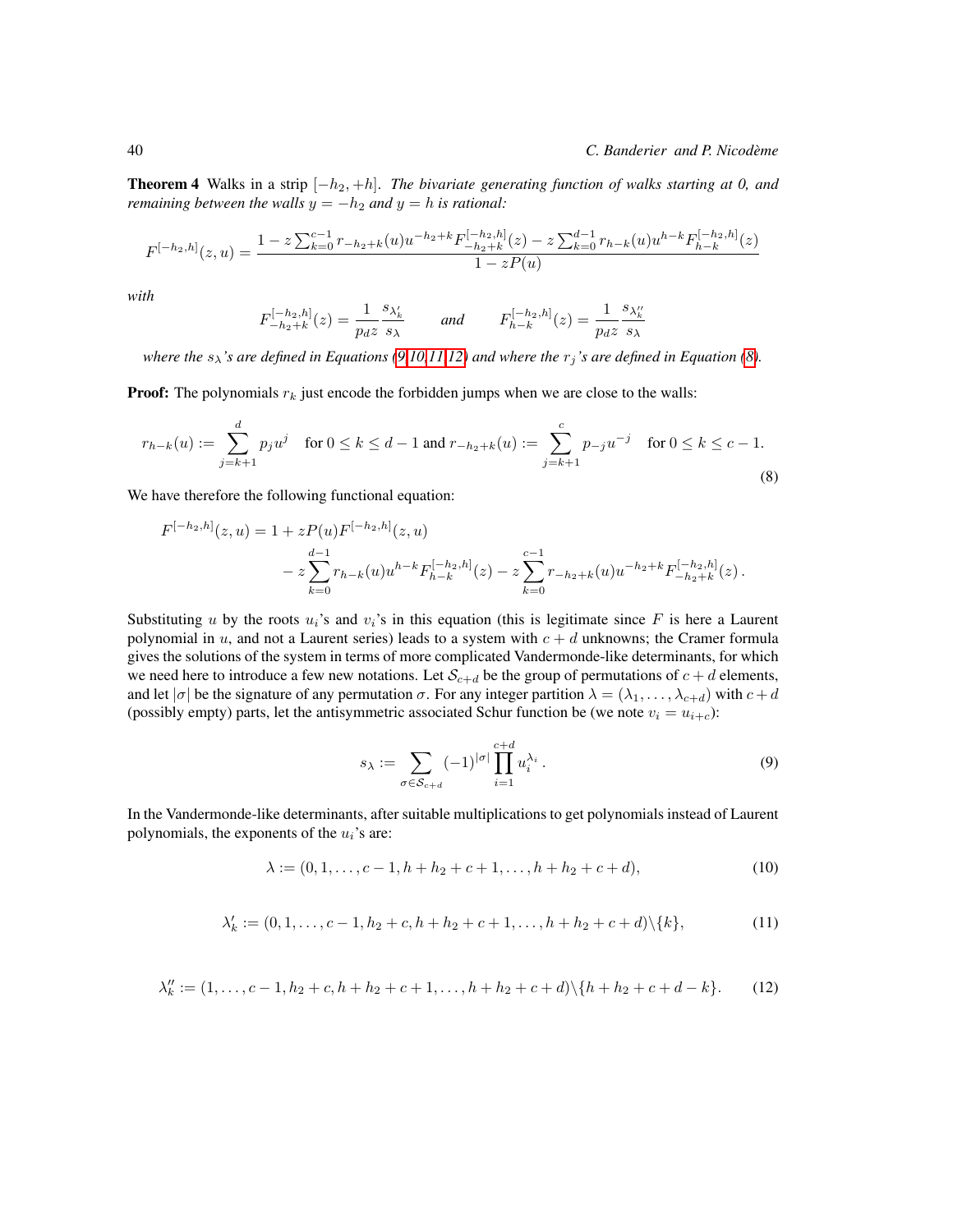A simplification of the Cramer formula then leads to the expressions for the  $F_{-h_2+k}^{[-h_2,h]}$  $\sum_{-h_2+k}^{[-h_2,h]}$ 's and  $F_{h-k}^{[-h_2,h]}$ 's given in the Theorem.  $\Box$ 

Using Theorem [4,](#page-4-2) one can obtain the generating function of walks ending at altitude  $k$  (and therefore the generating function of bridges between 2 walls). Theorem [4](#page-4-2) can be specified to the case  $h_2 = 0$ . This gives a formula for bounded excursions, already studied with this approach in [\[1\]](#page-12-3). Further links with Schur functions, the Jacobi–Trudi identity, and the platypus algorithm<sup> $(ii)$ </sup> were investigated in [\[8\]](#page-12-7).

In the full version of this article, we will use our formula to answer the following question (which comes from bioinformatics): what is the distribution of the maximum of the absolute value of some random discrete bridges? This case can be seen as a discrete equivalent of "reflected Brownian bridges" (or absolute value of the Brownian), continuous objects for which results exist [\[14\]](#page-13-8). In the discrete case, this corresponds to another specialisation of Theorem [4](#page-4-2) above, via the case  $h_2 = h$ .

# 4 Asymptotic limit laws

Due to numerous works making the link between discrete random walks and Brownian motion vari-ants [\[13,](#page-13-9) [19,](#page-13-10) [18\]](#page-13-11), and in particular the Komlós–Major–Tusnády strong embedding result [\[23\]](#page-13-12) (see Chatterjee [\[10\]](#page-13-13) for a modern approach), it is expected that the limit law for the height of bridges satisfies a Rayleigh distribution. Although we do not investigate the case here, the limit law for the height of discrete excursions should satisfy a Theta distribution (note that the height of excursions is related to the height of some trees [\[12,](#page-13-14) [16\]](#page-13-15)).

From a probabilistic point of view, our work on bridges brings new results on the speed of convergence (exact error terms). From an analytic point of view, it also describes the exact nature of the corresponding singularities.

#### <span id="page-6-1"></span>*4.1 Convergence to the Rayleigh law*

Definition 1 *The Rayleigh distribution of parameter* α *is defined as a distribution which has support*  $[0, +\infty]$  with a density given by  $\mathcal{R}_\alpha(x) = \frac{x}{\alpha} \exp(-\frac{x^2}{2\alpha^2})$ . Accordingly, its cumulative distribution function  $is \int_0^x \mathcal{R}_{\alpha}(t)dt = 1 - \exp(-\frac{x^2}{2\alpha^2}).$ 

**Theorem 5** The height of discrete bridges satisfies a Rayleigh limit law of parameter  $\frac{\tau\sqrt{P^{\prime\prime}(\tau)}}{2\sqrt{\sigma}}$ √  $rac{(1)}{2\sqrt{\rho}}$ :

$$
\Pr\left(\max_{0\leq k\leq n}B_k > x\sqrt{n}\right) = e^{-\frac{2\rho x^2}{P''(\tau)\tau^2}} + O\left(\frac{1}{\sqrt{n}}\right).
$$

*This shows that whatever the drift is, we still get a Rayleigh limit law. This result is also coherent with the symmetry induced by "reversing the time", i.e.,*  $P(u) \leftrightarrow P(1/u)$ .

The proof follows the same lines as the proof of Theorem [6](#page-7-0) hereafter; indeed, to any set of jumps, one can associate a probabilistic model with drift 0 which can be done by Cramer's method of shifting the mean: ´

<span id="page-6-0"></span><sup>(</sup>ii) The Platypus algorithm presented in [\[4\]](#page-12-0) allows to get the minimal polynomial of our algebraic generating functions, and therefore, going to the associated differential equation, it allows to compute the number of walks of length n with  $O(\sqrt{n})$  operations. In the case of two boundaries, we are in the rational case; using a variant of binary exponentiation when taking powers of matrices leads to a complexity  $O((h + h_2)^\infty \log n)$ , where  $\varpi \approx 2.38$  is an improvement of Strassen's constant for matrix multiplication. This can be improved using D-finiteness of our generating functions, and then recurrences of order less than  $h + h_2$ .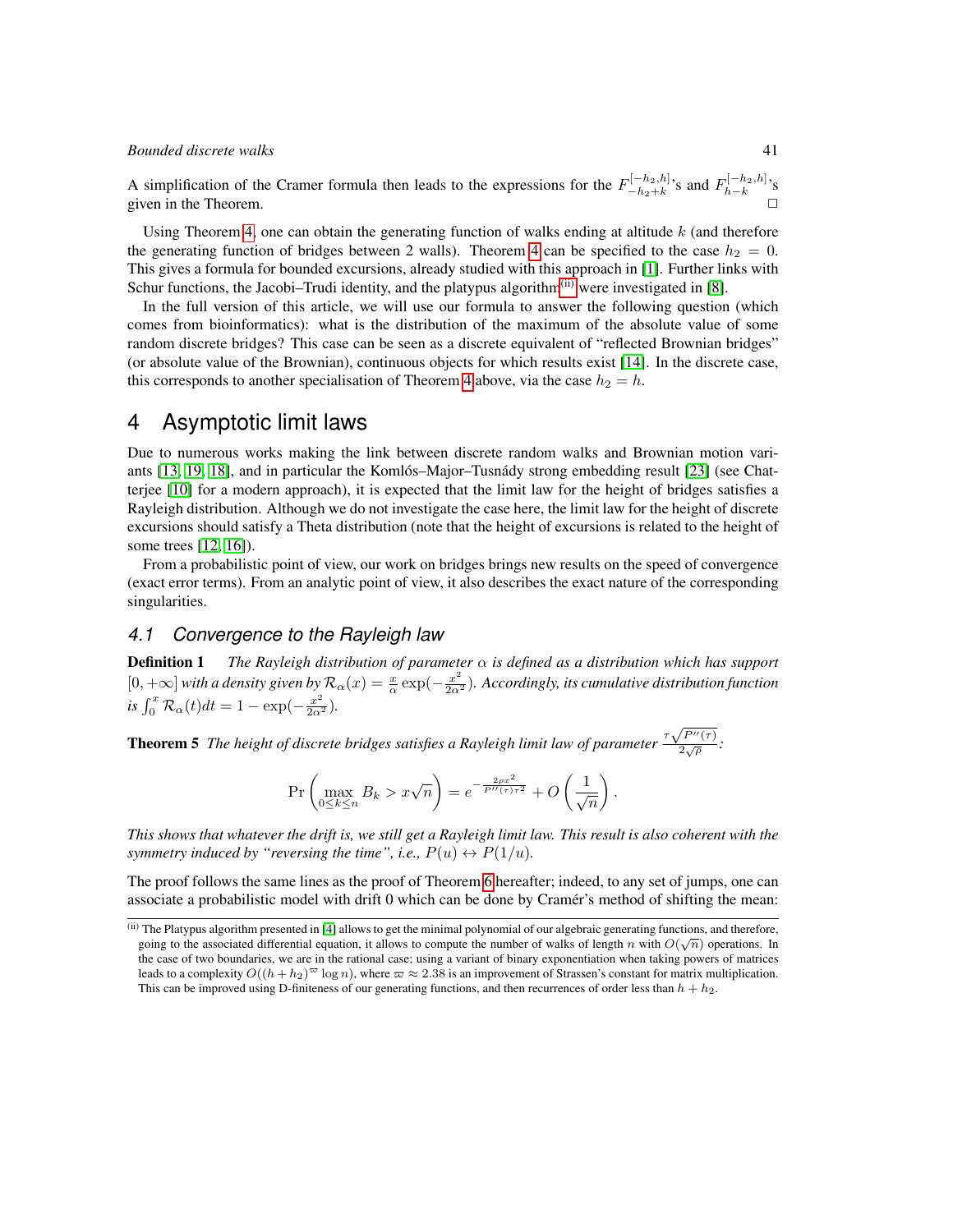define  $\tilde{P}(u) := P(ux)/P(x)$  for a x such that  $\tilde{P}'(1) = 0$ . An elementary computation shows that x is then exactly  $\tau$ , the unique real positive saddle point of  $P(u)$ . We therefore consider hereafter the case of drift 0 without loss of generality.

We prove in the next theorem that under the usual normalisation, the height of the discrete bridge (built upon jumps with expectation zero, corresponding to walks without drift) converges asymptotically weakly to the height of the standard Brownian motion. We also prove that the speed of convergence is  $O(1/\sqrt{n})$ and provide an algorithm computing asymptotically the distribution function of the height of a discrete bridge at any order in the case of Łukasiewicz walks (one downward jump −1).

**Theorem 6** Considering a discrete bridge  $(B_k)_{k=0,\dots,n}$  with zero drift (i.e.  $P'(1) = 0$ ) and variance  $\sigma^2$ *(i.e.*  $P''(1) = \sigma^2$ ), we have the following properties:

*1. For*  $x \in ]0, +\infty[$ *, we have a Rayleigh limit law of parameter 1/2:* 

<span id="page-7-0"></span>
$$
\lim_{n \to \infty} \Pr\left(\max_{0 \le k \le n} B_k > x \times \sigma \sqrt{n}\right) = e^{-2x^2} \times \left(1 + O\left(\frac{1}{\sqrt{n}}\right)\right). \tag{13}
$$

2. The density of the height of the bridge is concentrated around  $\sigma\sqrt{n}$ :

$$
\lim_{n \to \infty} \Pr\left(\sigma\sqrt{n} \times \frac{1}{n^{\varepsilon}} < \max_{0 \le k \le n} B_k < \sigma\sqrt{n}(1 + \eta_n)\right) = 1,\tag{14}
$$

for any  $\varepsilon > 0$  and any sequence  $\eta_n = o(\sqrt{n})$  tending to infinity with  $n$ .

Proof (sketch): We consider the non-periodic case (the proof for the periodic case follows the same lines) **f for which we compute the probability that a bridge goes beyond an upper barrier at level**  $x\sigma\sqrt{n}$  **for a fixed for which we compute the probability that a bridge goes beyond an upper barrier at level**  $x\sigma\sqrt{n}$  **for a**  $x \in ]0, +\infty[$ . Using the product Q defined in Equation [5,](#page-4-3) Theorem [2](#page-3-1) can be rewritten as:

$$
F^{[>h]}(z,u) = \frac{\sum_{i=1}^{d} \left(\frac{u}{v_i}\right)^{h+1} \frac{Q(u)}{Q(v_i)}}{1 - zP(u)}.
$$

As  $\left(\frac{u}{v_j}\right)^h = \left(\frac{u}{v_1}\right)^h \times \left(\frac{v_1}{v_j}\right)^h = \left(\frac{u}{v_1}\right)^h \times O(A^h)$  where  $A := \max_{2 \le j \le d} \max_{|z| \le \rho}$  $|v_1(z)|$  $\frac{|v_1(z)|}{|v_j(z)|}$  and  $A < 1$  by the domination property (see Section [2\)](#page-1-0), the main contribution comes from the summand for  $i = 1$ :

$$
F^{[>h]}(z,u) = \frac{1}{1 - zP(u)} \left(\frac{u}{v_1}\right)^{h+1} \frac{Q(u)}{Q(v_1)} \times (1 + O(A^h))
$$
  
= 
$$
\frac{1}{Q(v_1)v_1^{h+1}} \sum_{i=0}^{d-1} q_i \frac{u^{h+1}u^i}{1 - zP(u)} \times (1 + O(A^h)).
$$

The last line just uses the rewriting  $Q(u) = \sum q_i u^i$ . Taking the coefficient  $[u^0]$  of  $F^{[>h]}$  in order to get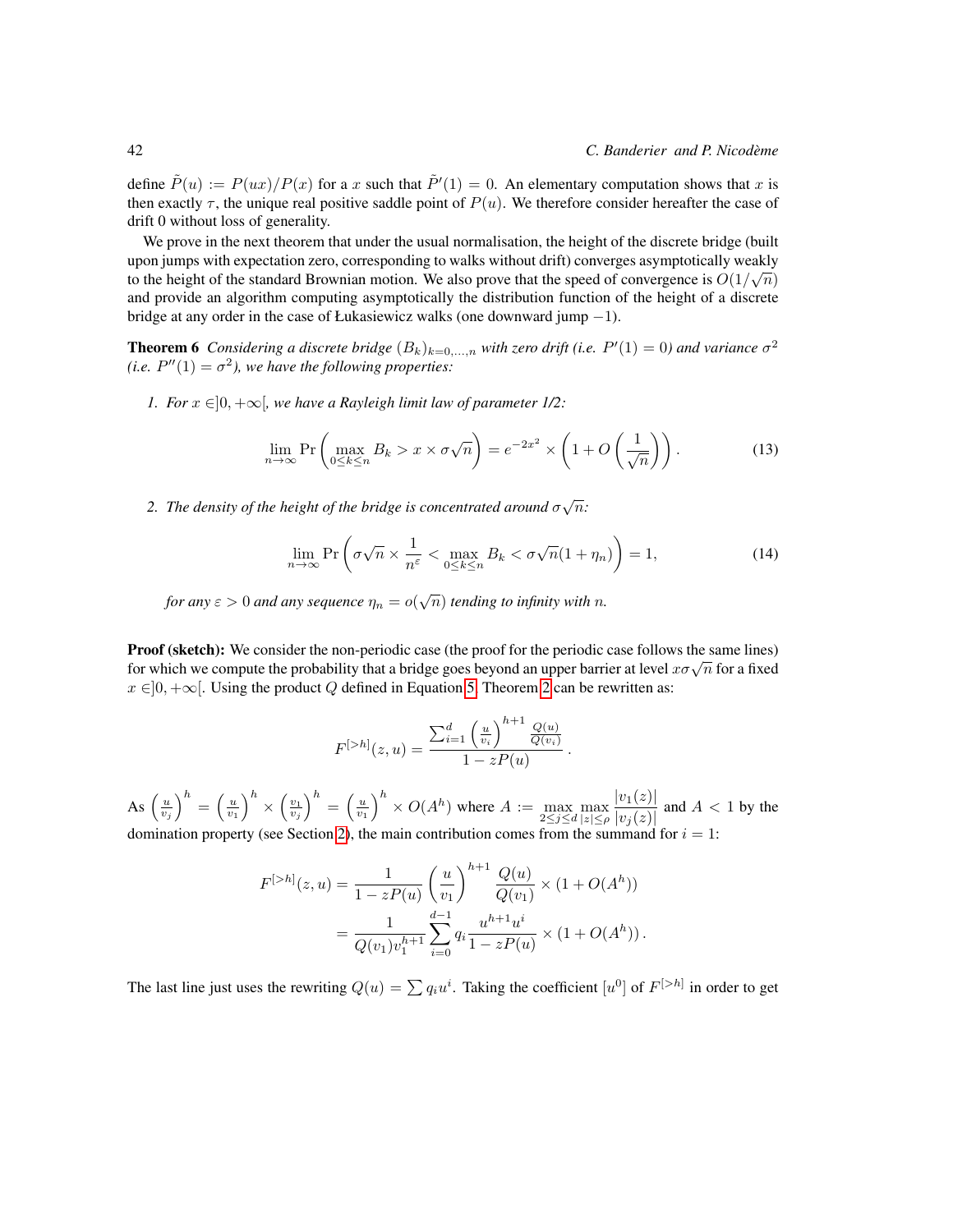bridges and using the functions  $W_k(z)$  introduced in Theorem [1](#page-3-2) for walks ending at altitude k leads to

$$
[u^{0}]F^{[>h]}(z,u) = \frac{1}{Q(v_{1})v_{1}^{h+1}} \sum_{i=0}^{d-1} q_{i}W_{-h-1-i}(z) \times (1 + O(A^{h}))
$$
  

$$
= \frac{1}{Q(v_{1})v_{1}^{h+1}} \sum_{i=0}^{d-1} q_{i}z \sum_{k=1}^{c} u_{k}^{h} \frac{u_{k}'}{u_{k}^{-i}} \times (1 + O(A^{h}))
$$
  

$$
= \frac{zu_{1}^{h}}{Q(v_{1})v_{1}^{h+1}} \sum_{i=0}^{d-1} q_{i} \sum_{k=1}^{c} \left(\frac{u_{k}}{u_{1}}\right)^{h} \frac{u_{k}'}{u_{k}^{-i}} \times (1 + O(A^{h})).
$$

Using now  $B := \max_{2 \le j \le c} \max_{|z| \le \rho}$  $|u_j(z)|$  $\frac{|u_2(x)|}{|u_1(z)|}$  < 1, the main contribution comes from the summand for  $k = 1$ :

$$
[u^{0}]F^{[>h]}(z,u) = \frac{zu_1^h}{Q(v_1)v_1^{h+1}} \sum_{i=0}^{d-1} q_i u_1' u_1^i \times (1 + O(A^h)) \times (1 + O(B^h)).
$$

Using the product Q defined in Equation [5,](#page-4-3) we have for  $C := max(A, B) < 1$ :

<span id="page-8-1"></span><span id="page-8-0"></span>
$$
[u^{0}]F^{[>h]}(z,u) = z \left(\frac{u_{1}(z)}{v_{1}(z)}\right)^{h} \times \frac{u'_{1}(z)Q(u_{1}(z))}{v_{1}(z)Q(v_{1}(z))} \times (1 + O(C^{h})).
$$
\n(15)

**Singularity analysis.** In our zero drift probabilistic setup, Property 6 from Section 2 can be rewritten using  $\rho = \tau = 1, P(1) = 1, a_1 = \frac{\sqrt{2}}{\sqrt{R}}$  $\frac{\sqrt{2}}{P''(1)}$ ; this leads to

$$
\left(\frac{u_1}{v_1}\right)^h = \left(1 - 2\frac{\sqrt{2}}{\sqrt{P''(1)}}\sqrt{1-z}\right)^h \times \left(1 + O(1-z)\right)^h \quad \text{for } z \sim 1^-.
$$
 (16)

Due to the organisation in cycles of the roots (in conjugated tuples of branches at their singularities), the sum and product of the  $v_i$ 's ( $i > 1$ ) is regular at 1, and therefore so are all the  $q_i$ 's, thus one has:

$$
\frac{Q(u_1(z))}{Q(v_1(z))} = \frac{Q(1) + O(\sqrt{1-z})}{Q(1) + O(\sqrt{1-z})} = 1 + O(\sqrt{1-z}).
$$
\n(17)

**Asymptotic expansions.** We compute now asymptotically  $b_n^{\geq h} = [z^n]F_0^{[>h]}(z)$  when  $h = x\sigma\sqrt{n}$ . The singularity of  $F_0^{[>h]}(z)$  is  $z=1$ , as seen in Equation [\(15\)](#page-8-0) and [\(16\)](#page-8-1). We compute  $b_n^{>h}$  by a Cauchy integral,

$$
b_n^{>h} = \frac{1}{2i\pi} \oint_{\Gamma} \frac{F_0^{[>h]}(z)}{z^{n+1}} dz,
$$
\n(18)

where  $\Gamma$  is a Hankel contour winding around the point  $z = 1$ . Note that there exists a suitable contour Γ on which the domination property of the roots hold, and as we deal with an algebraic function, it has therefore isolated singularities.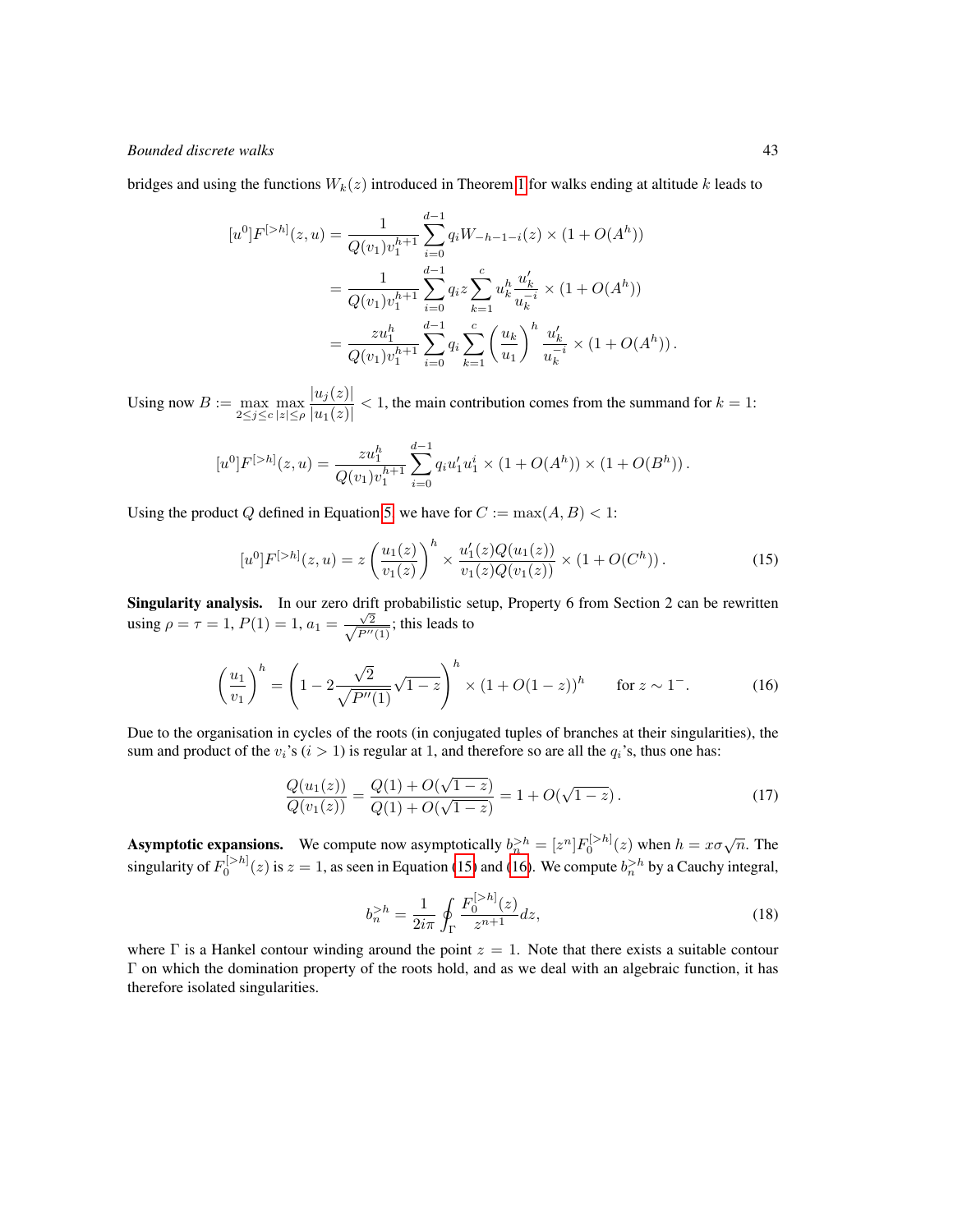We follow here the proof from [\[5\]](#page-12-8) for the limit distribution of semi-large powers and apply also the Big-Oh transfer theorem (see also Theorem VI.3 and IX.16 of [\[17\]](#page-13-0)). Using the change of variable  $z = 1 - \frac{t}{n}$ , we get √

$$
b_n^{>x\sigma\sqrt{n}} = \frac{1}{2i\pi} \oint_{\Gamma'} \frac{1}{\sigma\sqrt{n}} \frac{e^t e^{-2x\sqrt{2t}}}{\sqrt{t}} \times \left(1 + O\left(\frac{1}{\sqrt{n}}\right)\right) dt,\tag{19}
$$

where  $\Gamma'$  is a Hankel contour winding clockwise from  $-\infty$  around the origin. Expanding  $e^{-2x\sqrt{2t}}$ , making the substitution  $t \rightarrow -t$ , integrating term-wise, and using the Hankel contour representation<sup>[\(iii\)](#page-9-0)</sup> for the Gamma function,

$$
\frac{1}{\pi}\sin(\pi s)\Gamma(1-s) = -\frac{1}{2i\pi}\int_{+\infty}^{(0)} (-t)^s e^{-t} dt, \qquad \text{for all } s \in \mathbb{C},
$$
\n(20)

we obtain after simplification as n tends to infinity (since an unbounded weighted walk of length  $n$  is a bridge with probability  $b_n^{\lt \infty} = \frac{1}{\sigma\sqrt{n}}(1+O(\frac{1}{\sqrt{n}}))$ , see Theorem 3 from [\[4\]](#page-12-0)):

$$
\beta_n^{>x\sigma\sqrt{n}} = b_n^{>x\sigma\sqrt{n}} / b_n^{<\infty}
$$
\n(21)

$$
= -\frac{1}{2i\pi} \sum_{j=0}^{\infty} (-1)^j \frac{2^j (\sqrt{2}x)^j}{j!} \int_{+\infty}^{(0)} e^{(-t)} (-t)^{(j-1)/2} dt \times \left(1 + O\left(\frac{1}{\sqrt{n}}\right)\right) \tag{22}
$$

$$
= \sum_{k=0}^{\infty} (-1)^k \frac{(\sqrt{2}x)^{2k}}{k!} \times \left(1 + O\left(\frac{1}{\sqrt{n}}\right)\right) = e^{-2x^2} \times \left(1 + O\left(\frac{1}{\sqrt{n}}\right)\right),\tag{23}
$$

where  $\beta_n^{>x\sigma\sqrt{n}}$  (i.e. the probability that a bridge of length n goes upon the barrier  $y = x\sigma\sqrt{n}$ ) thus follows a Rayleigh limit law for  $x \in ]0, +\infty[$ . This concludes the first part of our proof.

The proof of the concentration property follows the same lines as the proof for  $x \in ]0, \infty[$  with different error terms.

This concludes our proof in the case of non-periodic walks.

In the case of walks with period  $d$ , there are  $d$  singularities on the circle of convergence at positions  $\omega^j$  where  $\omega$  is the primitive d-th root of 1. For unconditioned walks, this corresponds to d saddle-points on the circle  $|z| = 1$ . In the case of upper-bounded walks, we use a star-shape Cauchy contour that is deformed up to d Hankel contours, the jth contour coming from  $\omega^j \times (+\infty)$  winding around the point  $\omega^j$ and coming back to  $\omega^j \times (+\infty)$ . In both cases, there is a multiplicative factor d occurring in  $b_n^{\geq x\sigma\sqrt{n}}$  and in  $b_n^{\lt} \infty$ ; this factor cancels when taking the ratio of the two quantities.

#### *4.2 Łukasiewicz bridges*

When considering the case of Łukasiewicz walks (i.e.  $c = 1$ , see the Section [1\)](#page-0-0), we obtain more precise asymptotics for the convergence to the Rayleigh law. Indeed, starting from Equation [5,](#page-4-3) one has:

$$
Q(u_1(z)) = \frac{1}{p_d z} \frac{\partial}{\partial u} \frac{u(1 - zP(u))}{u - v_1(z)} \bigg|_{u = u_1(z)} = \frac{1}{p_d z^2} \frac{u_1(z)}{u_1'(z)(u_1(z) - v_1(z))}.
$$
 (24)

<span id="page-9-0"></span> $\overline{f}$ <sup>(iii)</sup> See a proof of this representation in Flajolet-Sedgewick [\[17\]](#page-13-0), p. 745.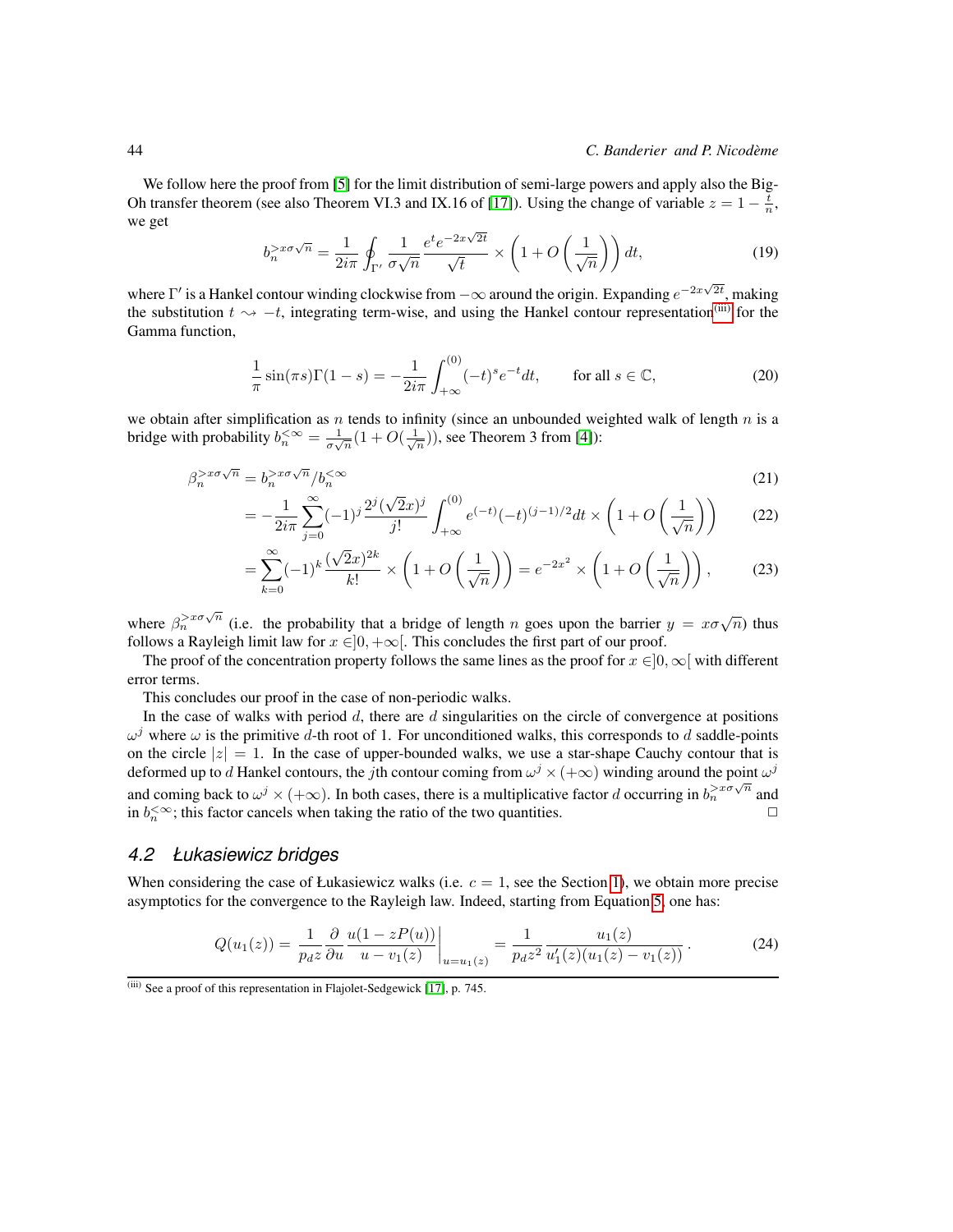The value of  $Q(v_1)$  follows by interchanging the rôles of  $u_1$  and  $v_1$ . Equation [\(15\)](#page-8-0) thus becomes

$$
[u^{0}]F^{[>h]}(z,u) = z \left(\frac{u_{1}(z)}{v_{1}(z)}\right)^{h} \times \frac{-v_{1}'(z)u_{1}(z)}{v_{1}(z)^{2}} \times (1 + O(A^{h})).
$$
\n(25)

 $\sqrt{2/P''(1)}$ , that By following the same steps as in Section [4.1](#page-6-1) but at a higher asymptotic order, we find, with  $a_1 =$ 

<span id="page-10-0"></span>
$$
\beta_n^{>x\sqrt{n}} = \exp\left(-\frac{\rho x^2 a_1^2}{\tau^2}\right) + O\left(\frac{1}{\sqrt{n}}\right)
$$
\n(26)

in which we recognise the Rayleigh distribution of parameter  $\sigma = \frac{\tau}{a_1\sqrt{2\rho}}$ . In the probabilistic setting (with zero drift), we give in the next formula more precise error terms:

$$
\frac{\beta_n^{>x\sigma\sqrt{n}}}{\exp(-2x^2)} = 1 + \frac{(-2/3)x\xi/\zeta^{3/2} - 6x/\sqrt{\zeta})}{\sqrt{n}} + \frac{1}{n} \left( (-2 - \frac{10}{9}\frac{\xi^2}{\zeta^3} + \frac{2}{3}\frac{\theta}{\zeta^2} - \frac{16}{3\zeta} - \frac{8}{3}\frac{\xi}{\zeta^2})x^4 + (\frac{24}{\zeta} + \frac{5}{3}\frac{\xi^2}{\zeta^3} + 3 - \frac{\theta}{\zeta^2} + \frac{20}{3}\frac{\xi}{\zeta^2})x^2 - \frac{5}{\zeta} - \frac{3}{8} - \frac{7}{6}\frac{\xi}{\zeta^2} - \frac{5}{24}\frac{\xi^2}{\zeta^3} + \frac{1}{8}\frac{\theta}{\zeta^2} + \frac{5}{24}\frac{\xi^3}{\zeta^3} - \frac{1}{8}\frac{\theta^2 - 3\zeta^2}{\zeta^2} \right) + O\left(\frac{1}{n^{3/2}}\right),
$$
\n(27)

where  $\zeta = \sigma^2 = P''(1)$ ,  $\xi = P'''(1)$  and  $\theta = P''''(1)$ . The *algolib* Maple package (more precisely, the *gdev* and *equivalent* functions developed by Bruno Salvy, see algo.inria.fr/librairies) can naturally push the expansion to higher orders.

# 5 Bioinformatics application

A set of G genes is expressed in a given tissue; this provides a ranking of level of expression of these genes. Considering now the same ranking and a subset of specific interest of  $g$  genes, the question is how to characterise if the ranks of these  $g$  genes form an unexpected pattern. If these  $g$  genes have a high level of expression, they will mostly appear at the top of the ranking; on the contrary, if they have a low level of expression, they will mostly appear at the bottom of the ranking. Both cases are assumed to correspond to biological disorders. The aim is to provide a statistical estimator for exceptional behaviours. Keller *et al.* [\[21\]](#page-13-16) proposed the following non-parametric approach. While scanning from left to right the ranking of the G genes, build a random walk  $(B_i)_{0 \leq i \leq G}$  such that its jump at time i is

$$
\begin{cases}\nG - g & \text{if the gene at rank } i \text{ belongs to } g, \\
-g & \text{if the gene at rank } i \text{ belongs to } G - g.\n\end{cases}
$$

By construction, we have  $B_0 = B_G = 0$  and these walks are therefore bridges. The tail probability (commonly referred to as p-value in applied mathematics) that Keller *et al.* choose as statistical indicator is p-value  $= \Pr(\max_{1 \leq i \leq G} |B_i| > h)$ , for any chosen h. They provide a dynamic programming algorithm computing this indicator in complexity  $O(G \times g)$ . We consider in this extended abstract the case of over-expressed genes which corresponds to the maximum of the bridges. If  $(G - g)/g$  is entire, we are in a particular case of Łukasiewicz walk where  $P(u) = \frac{u^d}{d+1} + \frac{d}{d+1} \frac{1}{u}$  and  $d = \frac{G-g}{g}$ . This gives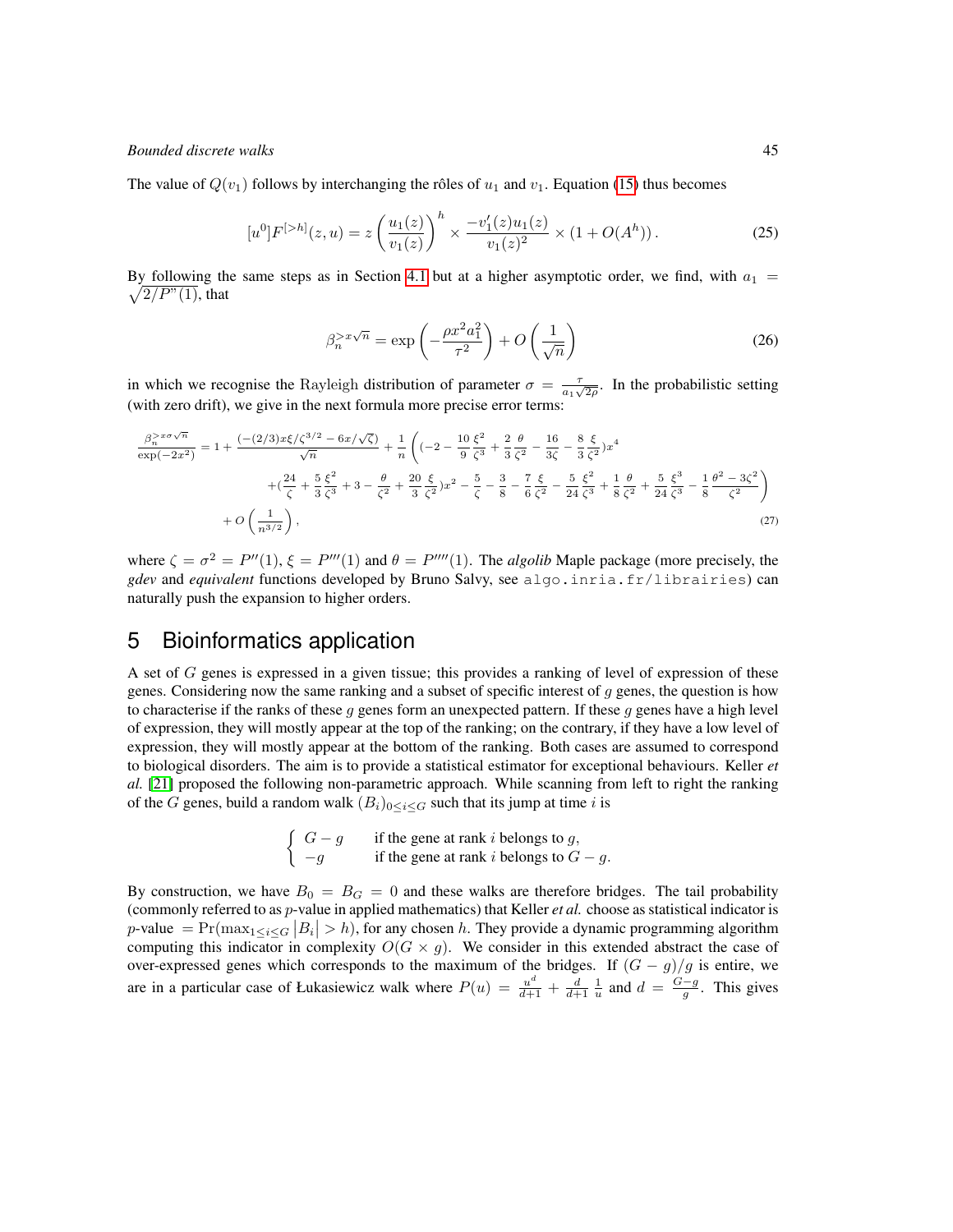$P''(1) = d, P'''(1) = d(d-4), \ldots$ ; substituting these values in Equation [\(27\)](#page-10-0) leads to an efficient formula (which has a constant time complexity in  $n, h$ , and  $d$ ).

**Heuristics.** We expect that using Equation [\(27\)](#page-10-0) with a fractional  $d = (G - g)/g$  will give a good approximation of the probability that the height of a walk  $(+(G-g), -g)$  goes upon a given value, although we cannot prove this yet.

**Simulations.** In order to get enough precision, we apply here Equation [\(27\)](#page-10-0), with  $d = 3$  and  $d = 19$ . We plot the obtained distributions in Figure [2.](#page-11-0) The simulations are done by drawing random non-conditional walks of length  $n$  and then by reversing jumps at uniformly chosen random positions until we obtain bridges. We deal here with periodic walks with 2 jumps  $(+d \text{ and } -c)$ ; for such walks, bridges have length  $n = 0 \mod (c+d)$  and each reversing leads to a walk ending nearer and nearer from 0, while still ending in the same half-plane. This explains why our algorithm takes on average  $O(\sqrt{n})$  iterations since a walk of length *n* ends typically at altitude  $O(\sqrt{n})$ .



<span id="page-11-0"></span>Fig. 2: Plots of the Rayleigh distribution (upper continuous curves), simulations (dots) and asymptotics expansions obtained by Equation [\(27\)](#page-10-0) (lower continuous curve) for the distribution of the height  $h$  of the maximum value of the walk. In these examples, we performed  $10^7$  iterations for the simulations. The plots on the right are zooms for smaller  $p$ -values. These plots show a perfect concordance of the simulations with the discrete asymptotics we obtained, and a clear discrepancy with the Rayleigh distribution, perfectly coherent with our expansion terms.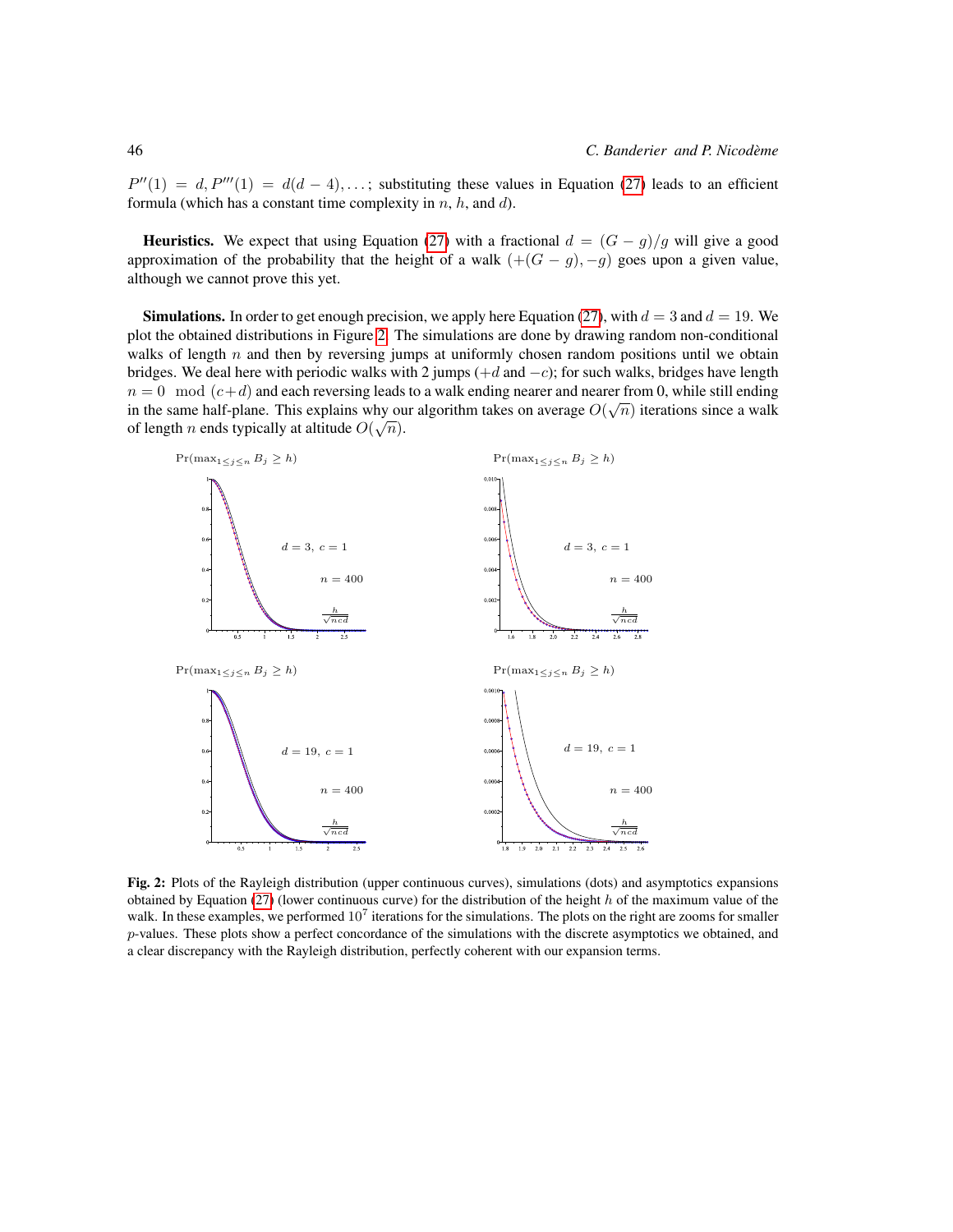### 6 Perspectives and conclusion

We provided in this article the generating functions for several cases of bounded lattice paths. We proved that the height of discrete bridges converges weakly to the Rayleigh distribution. In the case of Łukasiewicz bridges, we are able to compute at any order the asymptotic expansion of the discrete distribution of this height. Applying this method to a statistical estimator originating from bioinformatics provides excellent agreements with the corresponding simulations. The generating functions we gave for walks between one or two walls gives access to the asymptotics of the height of meanders (the drift then plays a rôle). It is also possible to apply the same proofs to directed walks in dimension 2. From a computer algebra point of view, it is also interesting to note that most of the formulas we got are involving symmetric functions, which can be handled in an efficient way with some variants of the platypus algorithm [\[4\]](#page-12-0). The full version of this article will also consider convergence of moments of the height in our different models. Note that asymptotics for bridges between two barriers also have applications in bioinformatics.

Acknowledgements. We thank the referees for their comments.

### References

- <span id="page-12-3"></span>[1] BANDERIER, C. *Combinatoire analytique des chemins et des cartes*. Ph.D. thesis, Universite´ Paris VI, 2001.
- <span id="page-12-6"></span>[2] BANDERIER, C. Limit laws for basic parameters of lattice paths with unbounded jumps. In *Chauvin, Brigitte (ed.) et al., Mathematics and computer science II. Birkhäuser. Trends in Mathematics., 2002,* pp. 33–47.
- <span id="page-12-4"></span>[3] BANDERIER, C., BOUSQUET-MÉLOU, M., DENISE, A., FLAJOLET, P., AND GARDY, D. Generating functions for generating trees. *Discrete Math. 246*, 1-3 (2002), 29–55.
- <span id="page-12-0"></span>[4] BANDERIER, C., AND FLAJOLET, P. Basic analytic combinatorics of directed lattice paths. *Theoretical Computer Science 281, Issue 1-2* (2002), 37–80. (Special volume dedicated to M. Nivat).
- <span id="page-12-8"></span>[5] BANDERIER, C., FLAJOLET, P., SCHAEFFER, G., AND SORIA, M. Random maps, coalescing saddles, singularity analysis, and Airy phenomena. *Random Struct. Algorithms 19*, 3-4 (2001), 194– 246.
- <span id="page-12-1"></span>[6] BANDERIER, C., AND GITTENBERGER, B. Analytic combinatorics of lattice paths: Enumeration and asymptotics for the average area. *Discrete Mathematics and Theoretical Computer Science AG* (2006), 345–355. (Proceedings of the 4th Colloquium of Mathematics and Computer Science).
- <span id="page-12-5"></span>[7] BOSTAN, A., AND KAUERS, M. The complete generating function for Gessel walks is algebraic. *Proceedings of the American Mathematical Society 138*, 9 (2010), 3063–3079. (With an appendix by M. van Hoeij).
- <span id="page-12-7"></span>[8] BOUSQUET-MÉLOU, M. Discrete Excursions. *Sémin. Lothar. Comb. 57 (2008).*
- <span id="page-12-2"></span>[9] BOUSQUET-MÉLOU, M., AND PETKOVŠEK, M. Linear recurrences with constant coefficients: The multivariate case. *Discrete Math. 225*, 1-3 (2000), 51–75.